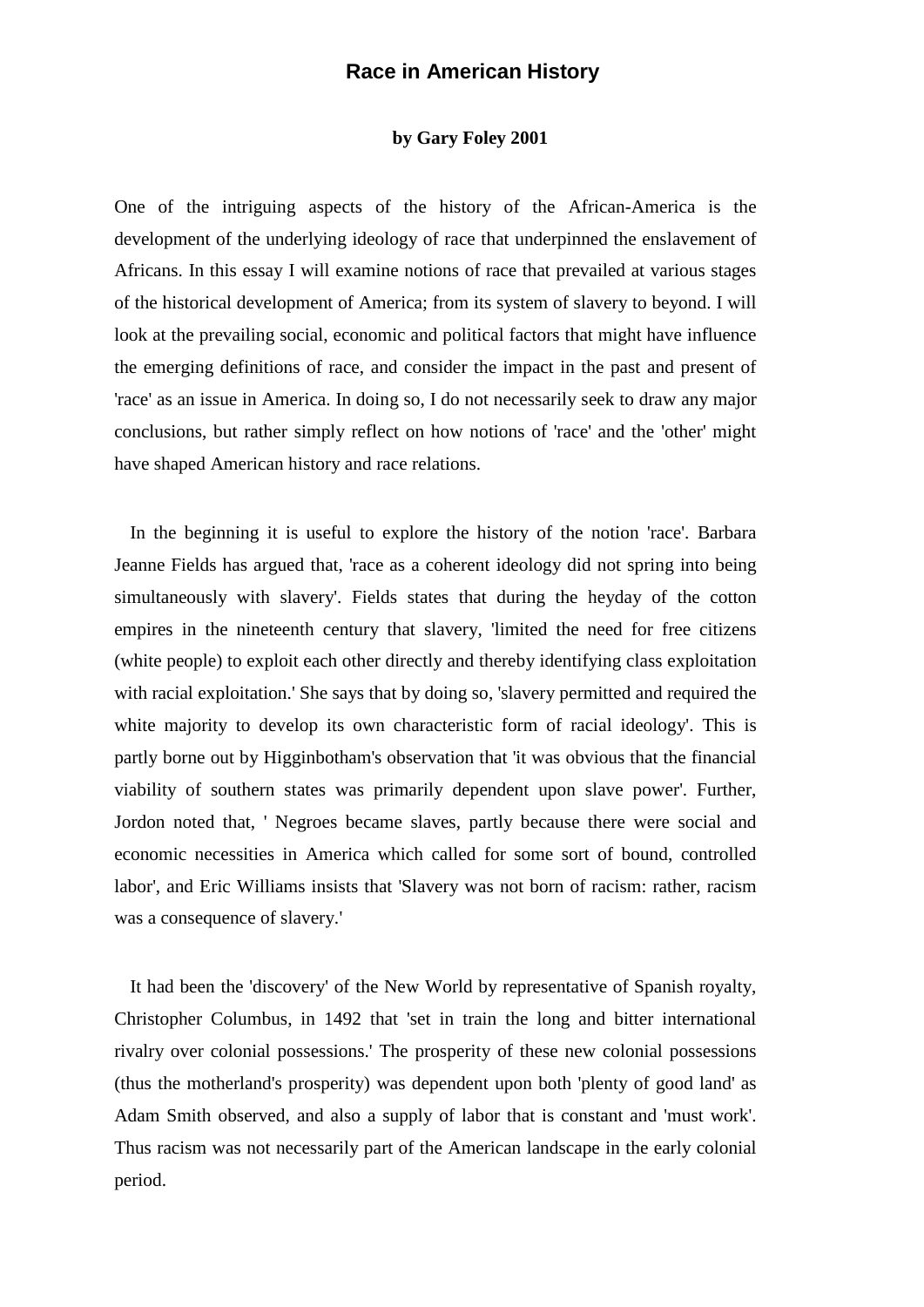Patrick Wolfe reminds us of Morgan's 'central paradox of American liberal ideology, whereby revolutionary ideals of universal freedom and the rights of man coincided with the consolidation of African slavery in colonial north America.' It is therefore interesting that the 1776 Declaration of Independence did not use the word 'white' at all, whereas in 1790, when Congress enacted migration and citizenship legislation that all 'free white people' were welcome to the rights of migration and citizenship. From the on 'the word "white" did attain wide usage in New World political discourse, and it was written into an immense body of statutory law' And these new notions did not just affect the populace of slave-owning states, as Alexis de Tocqueville wrote in 1831, 'the prejudice of race appears to be stronger in the states that have abolished slavery than in those where it still exists; and nowhere is it so intolerant as in those states where servitude has never been known.'

In early stages of the legal establishment of slavery in the 1660s the prevailing justification for enslavement was 'heathenism', but blatant contradictions existed in these laws, such as the state of Virginia's 1682 definition of a slave to 'rest on religious difference while excluding from possible enslavement all heathens who were not Indian or Negro.'

In 1859 Charles Darwin published *Origin of the Species*, and when these theories developed to incorporate a general theory of human and social development, the notion was used by some to justify conceptions of superior and inferior peoples and nations. According to Smith,

*'The concept of survival of the fittest used to explain the evolution of species in the natural world was applied enthusiastically to the human world. It became a very powerful belief that (black) peoples were inherently weak…'*

From the Enlightenment project emerged a theory of knowledge called empiricism and the 'scientific paradigm of positivism', which involves ideas on how humans can examine and understand the natural world. Smith says that this 'understanding' was viewed as being akin to measuring, thus institutionalizing an obsession with measurement, classification, and 'knowing'. As Smith points out, the theories and ideas of the West are,

*…underpinned by a cultural system of classification and representation, by views about human nature, human morality and virtue, by conceptions of space and time, by conceptions of gender and race.*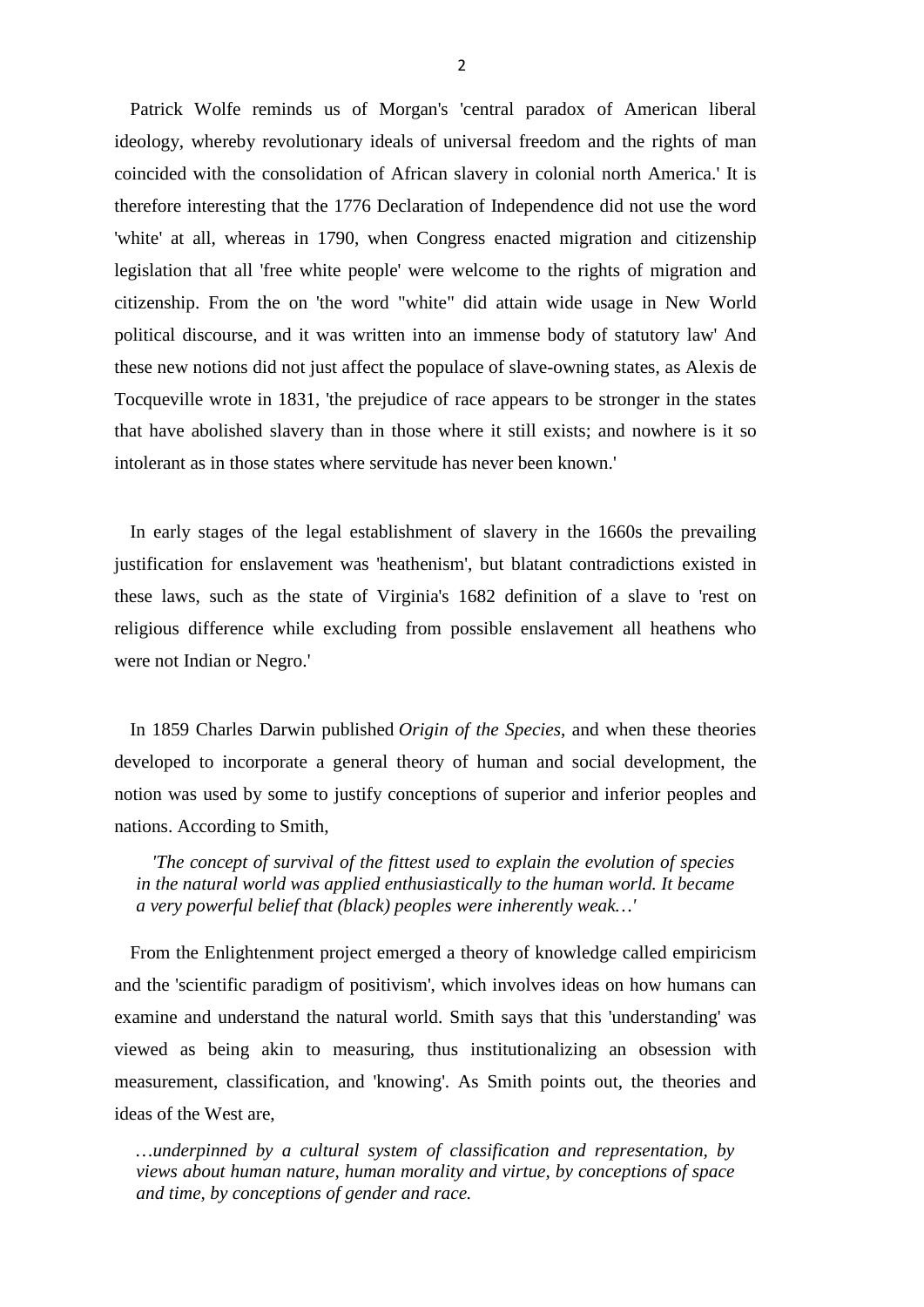The eighteenth century had seen the development of race consciousness as the European slavers and colonizers became more familiar with the enslaved and the colonized. Eze reminds us that, 'Enlightenment philosophy was instrumental in codifying and institutionalizing both the scientific and popular perceptions of the human race'. Roberts says of the Enlightenment that its greatest political importance lay in its legacies to the future, and that the  $18<sup>th</sup>$  century was thought to have, '... not merely to have invented earthly happiness as a feasible goal but also the thought that it could be measured and it could be promoted through the exercise of reason. Those ideas all had profound political implications.'

No more so in the post-slavery South was this evident as Genovese observed that each slaveholding class had 'European roots' and carried 'a European inheritance into its American present', thus Social Darwinism would play a significant role in the justification of the emergence of 'Jim Crow' segregation laws. Frankenberg says,

*For the greater part of...history...arguments for the biological inferiority of people of colour represented the dominant discourse...for thinking about race. Within this discourse, race was constructed as a biological category, and the assertion of white biological superiority was used to justify economic and political inequities ranging from settler colonization to slavery.*

In the post-slavery era in America, despite a cardinal principle of Reconstruction being *equality before the law* (enshrined in the14th Amendment in 1866, which conveyed citizenship on all born in the US regardless of race), African Americans still lacked even the most basic forms of self-determination. Again, even the northern states were as culpable for race discrimination as the south, as states such as 'nearly every northern state considered, and many adopted, measures to prohibit or restrict further immigration of Negroes.' Even those in the African American community that were able to bring some improvement in their life soon found that they 'generally achieved a greater respectability only among their won people and found no escape from the scorn and ridicule of white society.' Leon Litwack pointed out that obvious economic improvement might provoke even greater hostility and suspicion because 'Northern whites had come to accept irresponsibility, ignorance and submissiveness as peculiar Negro characteristics, as natural products of the Negroes' racial inferiority.' Patrick Wolfe also states that in the northern states, all blacks 'were subjected to oppressive restrictions that in many ways anticipated the Jim Crow system that was not established in the south until the1880s.'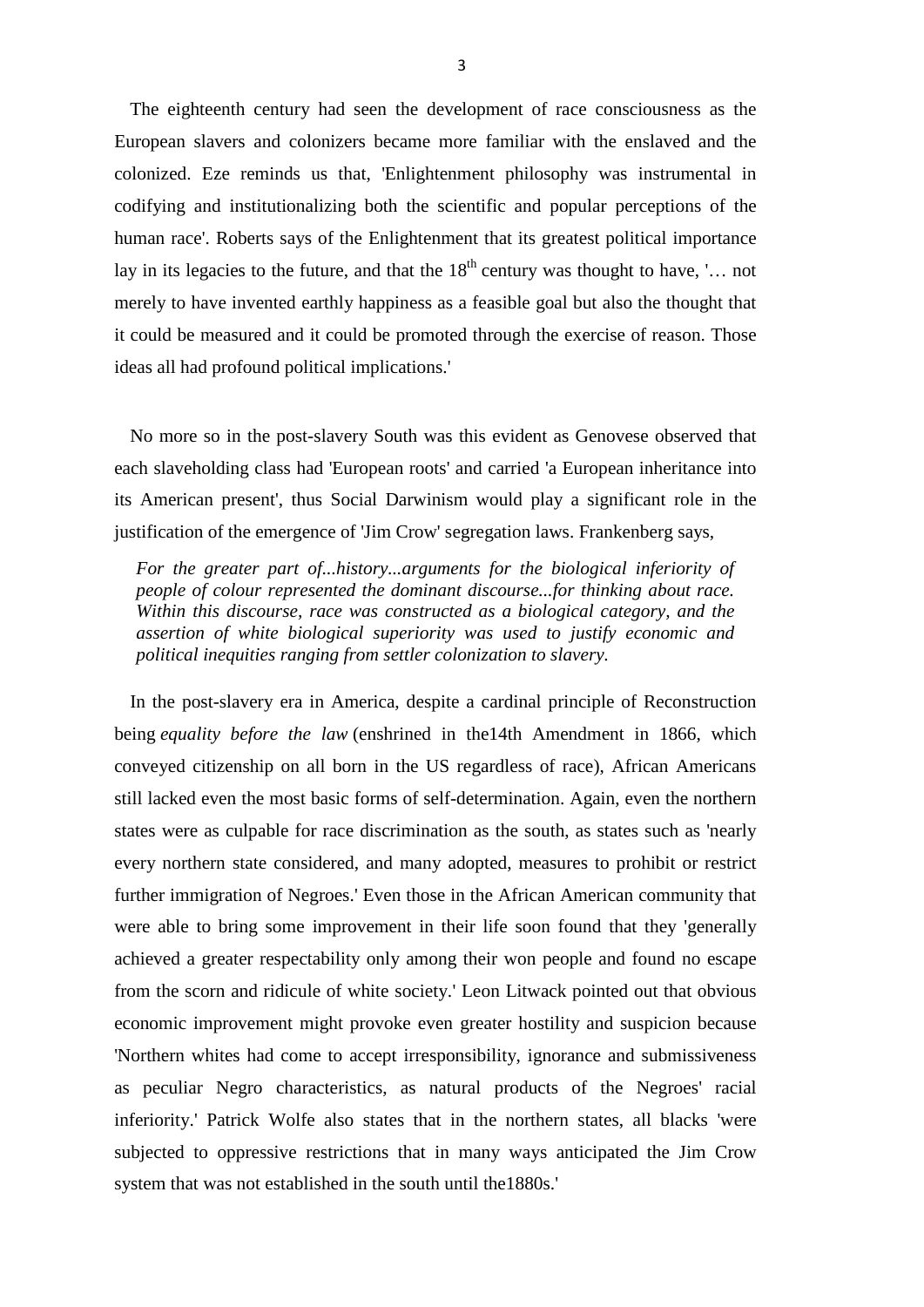The era of Jim Crow segregation and the reign of terror that accompanied it so that blacks might be firmly kept in their place merely serves to highlight the virulent tone and nature of white American racism. The development of the 'one-drop rule' to classify who was black after *Plessy vs. Ferguson* in 1896, and the rabid fears about miscegenation reveal a white community every bit as obsessive about 'racial purity' as Adolf Hitler's Nazis some thirty years later.

It is thus a significant irony that 'although most Americans are sure they know "race" when they see it, very few can offer a definition of the term.' The most important unresolved historical questions in America today are all about race. The situation of Native-Americans and African-Americans today, along with the emerging dominance of Latin-America, clearly shows white America has a long way to go in resolving these historical contradictions. This should come as no surprise to those who are aware of the long history of racial antagonism shown by white America to all those who have been perceived as 'different' throughout their history. It seems sad that a nation born of such high ideals and the belief that all people 'are created equal' has found it so hard to reconcile these contradictions and fulfil the potential for a genuinely equal America.

But then, if the real origins of slavery and its ultimate products was really economic after all, perhaps we have all been looking at the wrong part of the problem and we need to address the very real question of exploitation and economic deprivation as much as we do the 'race' factor.

**Gary Foley**  $\odot$ 12<sup>th</sup> June 2001

## **Bibliography**

Fields, Barbara J., "Slavery, Race and Ideology in the United States of America", *New Left Review* (181, 1990).

Frankenberg, Ruth, *White women, race matters: the social construction of whiteness*, Minneapolis: University of Minnesota Press, 1993.

Higginbotham A. Leon Jnr., *Shades of Freedom: Racial Politics and Presumptions of the American Legal Process*, New York, Oxford University Press, 1996.

Horton J.O. & Horton, L.E., (eds), *A History of the African American People*, Detroit: Wayne State University Press, 1997.